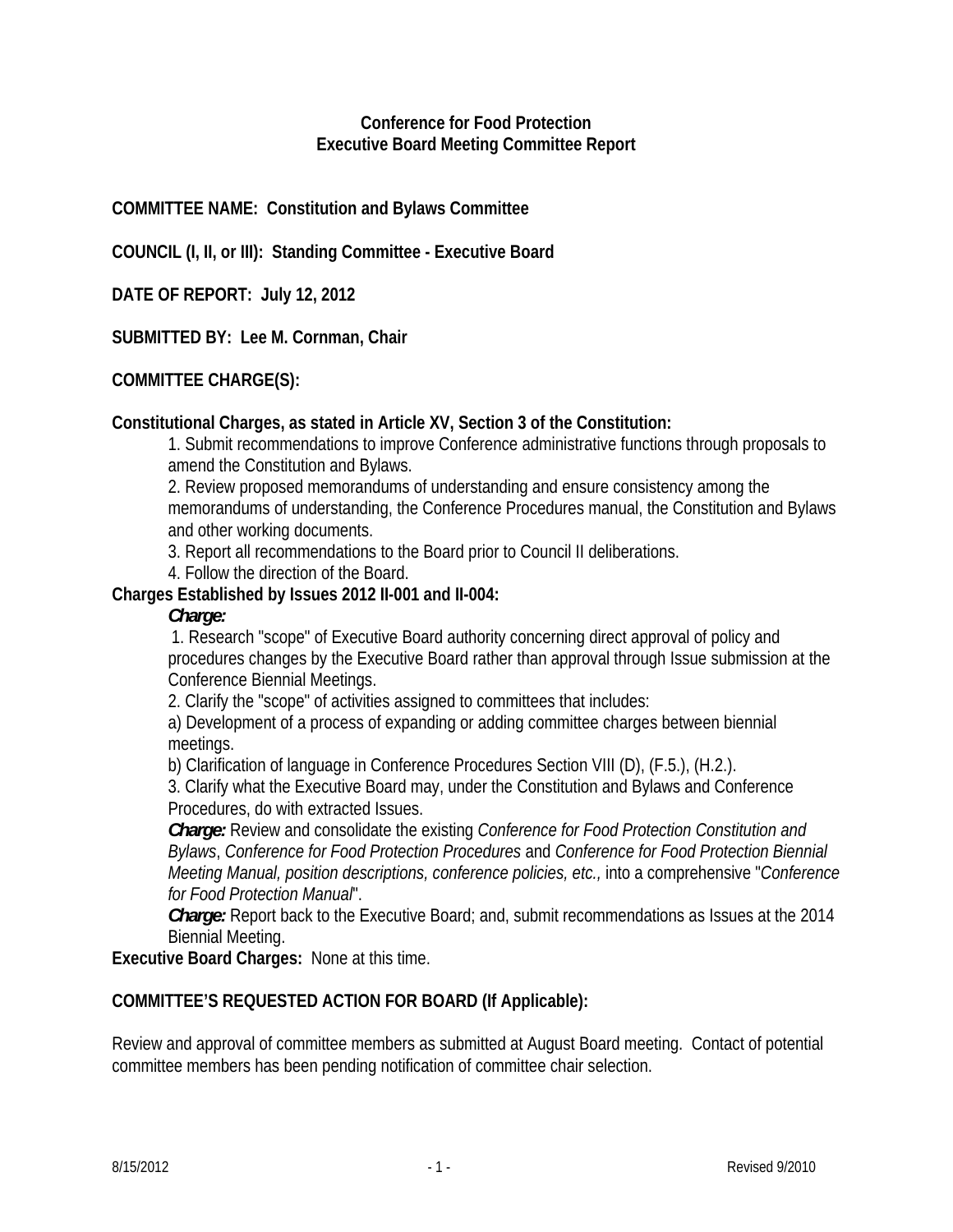# **PROGRESS REPORT / COMMITTEE ACTIVITIES WITH ACTIVITY DATES:**

The Constitution and Bylaws/Procedures Committee submitted six issues to the Conference by the prescribed deadline for inclusion in the 2012 Biennial Meeting deliberations. All six issues were adopted and are listed as follows with identified action.

## **Committee submitted Issues and content documents =**

• **Issue 2012 II – 001, Report - Constitutions and Bylaws/Procedures Committee** (with Attachments: *Constitution and Bylaws/Procedures Committee Final Report* and *Committee Roster*) – Accepted as Submitted

**Issue Action:** The Conference further recommends that the Constitution and Bylaws/Procedures Committee be assigned the following charges:

*Charge:* Continue work on charges previously assigned by the Executive Board to:

1. Research "scope" of Executive Board authority concerning direct approval of policy and procedures changes by the Executive Board rather than approval through Issue submission at the Conference Biennial Meetings.

2. Clarify the "scope" of activities assigned to committees that includes:

a) Development of a process of expanding or adding committee charges between biennial meetings.

b) Clarification of language in Conference Procedures Section VIII (D), (F.5.), (H.2.).

3. Clarify what the Executive Board may, under the Constitution and Bylaws and Conference Procedures, do with extracted Issues.

*Charge:* Review and consolidate the existing *Conference for Food Protection Constitution and Bylaws*, *Conference for Food Protection Procedures* and *Conference for Food Protection Biennial Meeting Manual, position descriptions, conference policies, etc.,* into a comprehensive "*Conference for Food Protection Manual*".

*Charge:* Report back to the Executive Board; and, submit recommendations as Issues at the 2014 Biennial Meeting.

• **Issue 2012 II – 002, Statement of Neutrality for Council Chair / Council Vice Chair** (with Attachments: *Council Chair Position Description Neutrality Statement* and *Vice-Council Chair Position Description Neutrality Statement*) – Accepted as amended.

**Issue Action:** The Conference recommends the addition of a statement of neutrality, as developed by the Constitution and Bylaws Committee, in the position descriptions for Council Chair and Council Vice-Chair.

Action pending: approved language needs to be added to the Council Chair / Council Vice-Chair position descriptions as directed by the Conference. C&B Chair will work with the Executive Director and Executive Assistant to facilitate such.